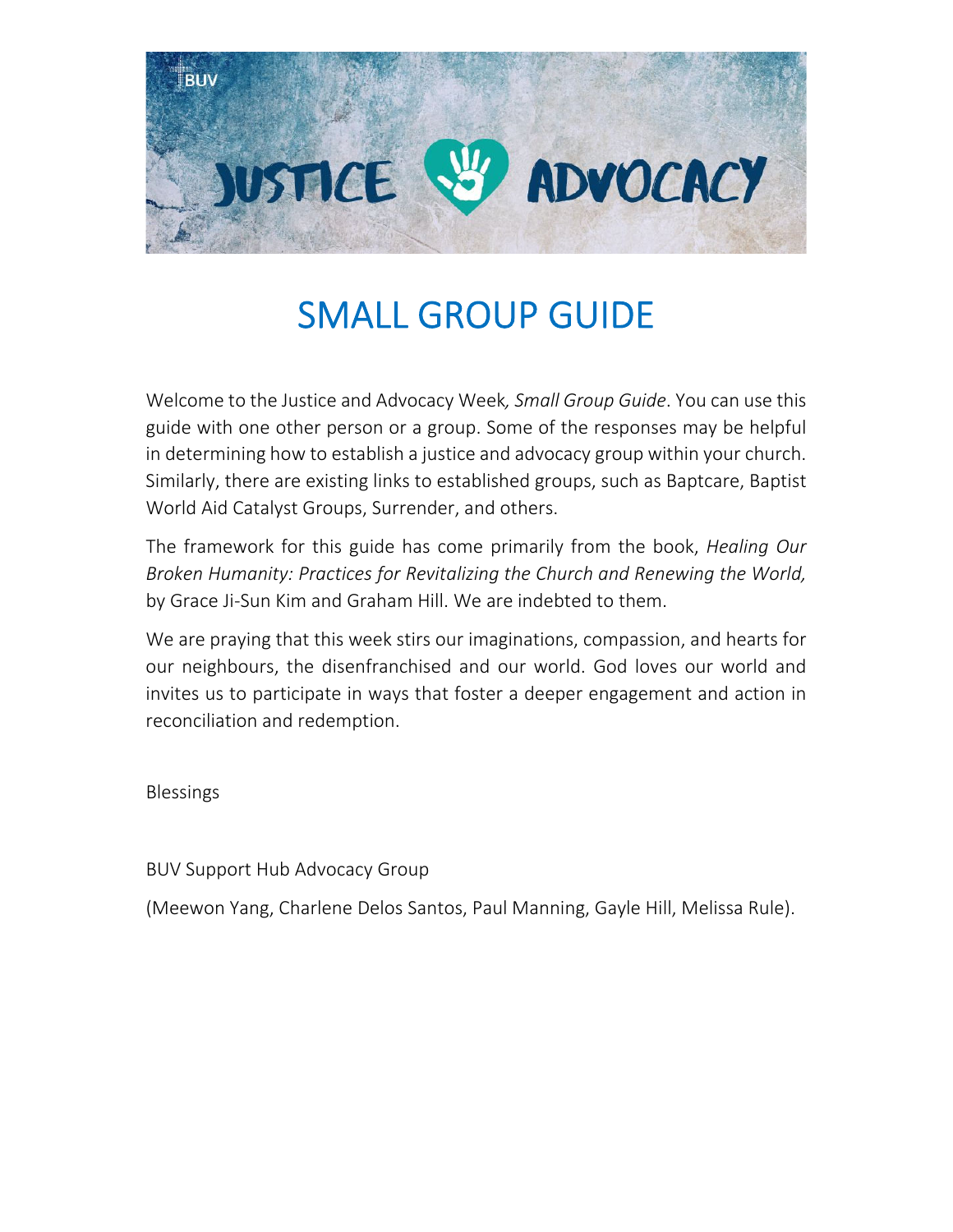

# Day One: REIMAGINE CHURCH

#### Scripture: Ephesians 2

Jesus calls us, the church, the new humanity in Christ. This new identity nurtures a deep commitment to grace, forgiveness, and love. In a world full of division and conflict, the church needs to embrace the ministry of reconciliation and peacemaking. We are primarily one people, united as one body in Jesus Christ. As a new creation and a new humanity, we are "a people on pilgrimage together, a mixed group, bearing witness to a new identity made possible by the Gospel, God calls us to show the world what reconciled, redeemed, and restored humanity looks like."

Reflect together on what this means for the church.

Questions:

1. How do we go beyond our own needs and become concerned for the wider world?

2. In what ways might we as "the new humanity" reach out and make a difference in areas of conflict and division?

3. Where might there be opportunities as the church to witness love, grace, and forgiveness?

4. What needs to change for you and your church to encourage inclusivity and openness to all?

- 1. Serve with other groups in your community.
- 2. Visit Christians from a different race and ethnicity than your own.
- 3. Start "Listen and Learn" Nights ‐ Invite someone from a different faith, ethnicity, theological perspective etc, to come and share their story. The aim is to listen and learn.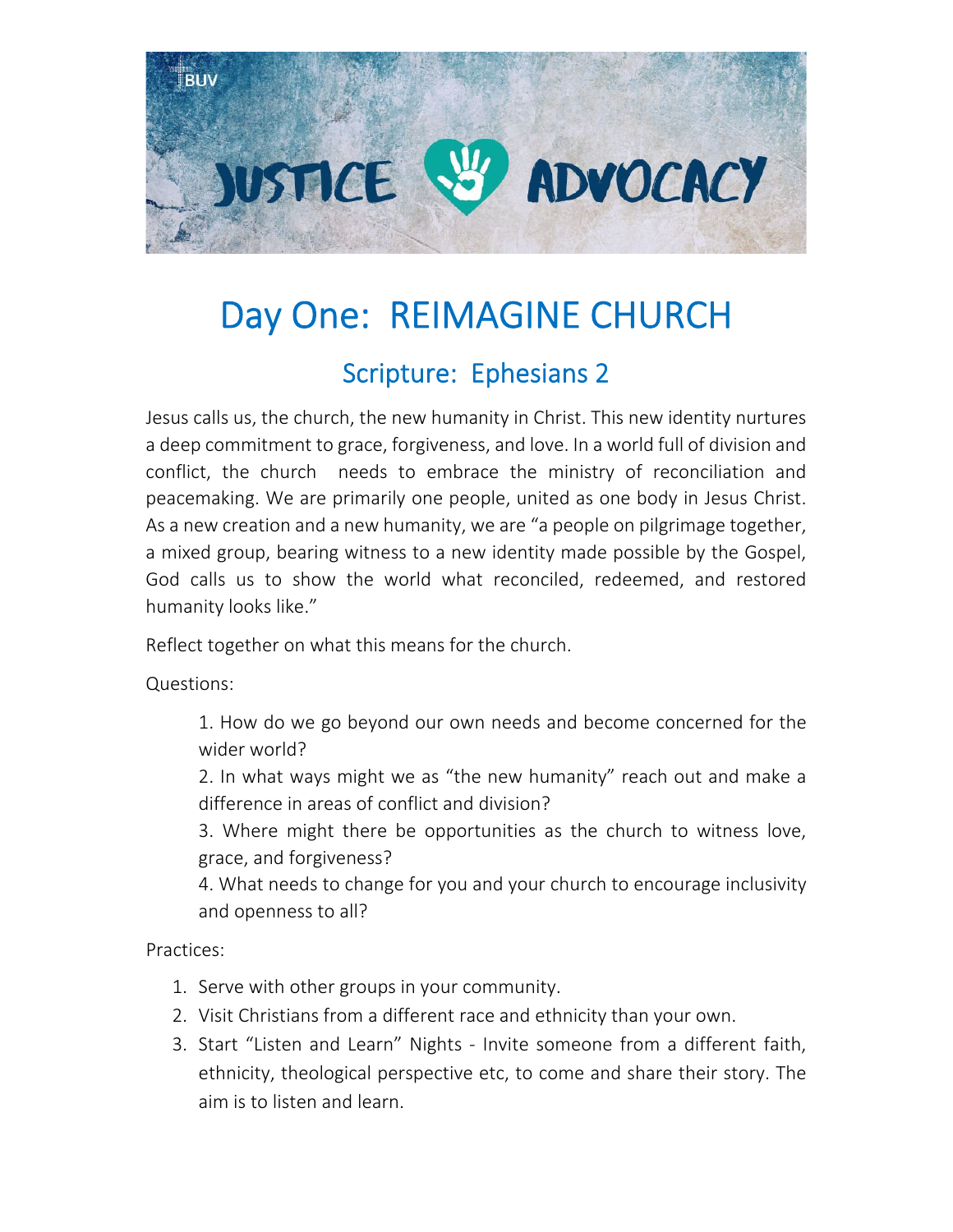

# Day Two: RENEW LAMENT

#### Scripture: Psalm 22

Lament is a demonstrative, strong, and corporate expression of deep grief, pain, sorrow, and regret. Lament and repentance deal with issues of the heart. They pave the way for outer change. Lament is a personal and corporate response to many things; evil, sin, death, harm, discrimination, inequality, racism, sexism, colonization, oppression, and injustice. It is about mourning the painful, shameful, or sorrowful situation, about confessing sin and complicity and sorrow, about calling God to intervene and to change the situation. Finally, lament is about offering thanksgiving and praise to God, knowing that God will intervene and bring change, hope, and restoration. The Psalms and the book of Lamentations provide a model for present‐day lament.

Questions:

- 1. What breaks your heart?
- 2. What grieves you in church and in culture?
- 3. What relationships or situations bring you pain?
- 4. What do you rage against?
- 5. What injustices do you lament?

- 1. Together choose an issue or subject that angers or grieves your group. It might be racial injustice, environmental destruction, the treatment of undocumented immigrants, or some other issues.
- 2. Brainstorm why this issue is important and why it angers, grieves, and pains your group.
- 3. Write a lament together.
- 4. Spend time together in prayer over the themes in the lament.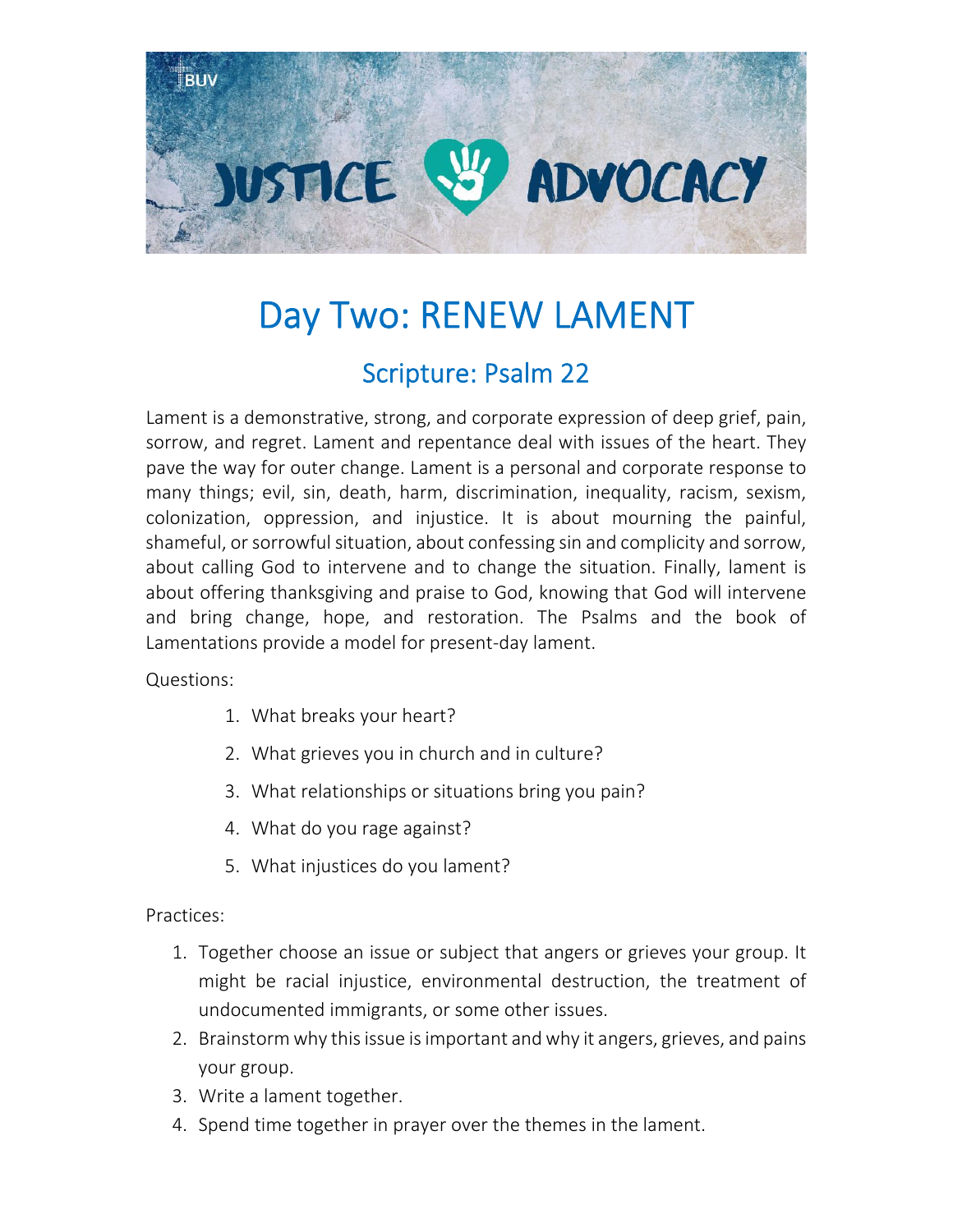

- 5. During the week, make sure everyone in your group gets a copy of your shared lament. You may even ask your pastor whether you can share your group lament during a Sunday Service.
- 6. There may be something you or your group choose to act upon e.g. join a network that supports anti‐slavery, domestic violence, asylum seekers etc.

Some resources:

http://www.practicetribe.com/wp‐content/uploads/2016/02/How‐to‐write‐ your‐own‐lament‐handout‐draft‐2.pdf

http://www.practicetribe.com/wp‐content/uploads/2016/02/Lament‐Table‐ Liturgy‐for‐WEB‐PRINT‐2.pdf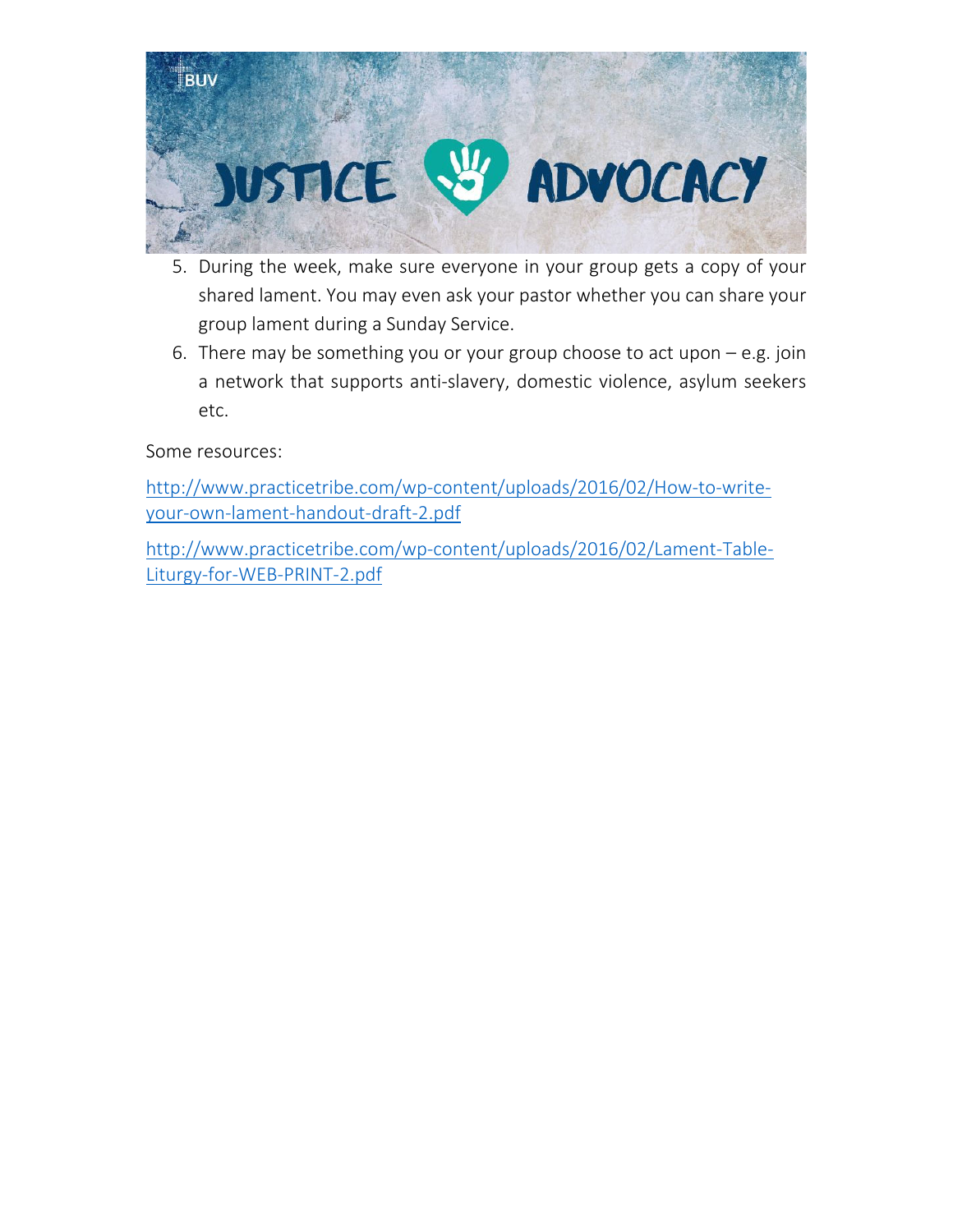

## Day Three: REPENT TOGETHER

#### Scripture: Acts 3

Our world is plagued by the pursuit of power and control, and by injustices, exploitations, and racial disparities. There are political, social, and racial problems, but there are also personal and social sins. As God's people, we must embrace repentance and change. These are the right responses to racism, sexism, greed, and other forms of social and personal sin. But what is repentance?

Repentance involves key changes in people, groups, and communities. It includes our minds, hearts, and wills. Repentance can be personal, but it can also be corporate. Repentance includes a *metanoia,* a change of mind and a turning around. Scripture says, "Repent, then, and turn to God, so that your sins may be wiped out, that times of refreshing may come from the Lord" (Acts 3:19).

Repentance means that we change our ways and turn toward God. Apart from individual sins, corporate sins are committed by society and institutions that we as individuals become complicit in. We fail to speak up against institutional sins such as racism, sexism, and injustice in many of our systems.

Repentance is a four‐stage process:

- 1. Conviction
- 2. Contrition
- 3. Commitment
- 4. Change

With repentance we practice a new way of being in the world. This is the way of repentance, righteousness, humility, justice, love, and reconciliation. Godly sorrow leads to faith, hope, and love.

Questions:

1. What attitudes do I need to repent of?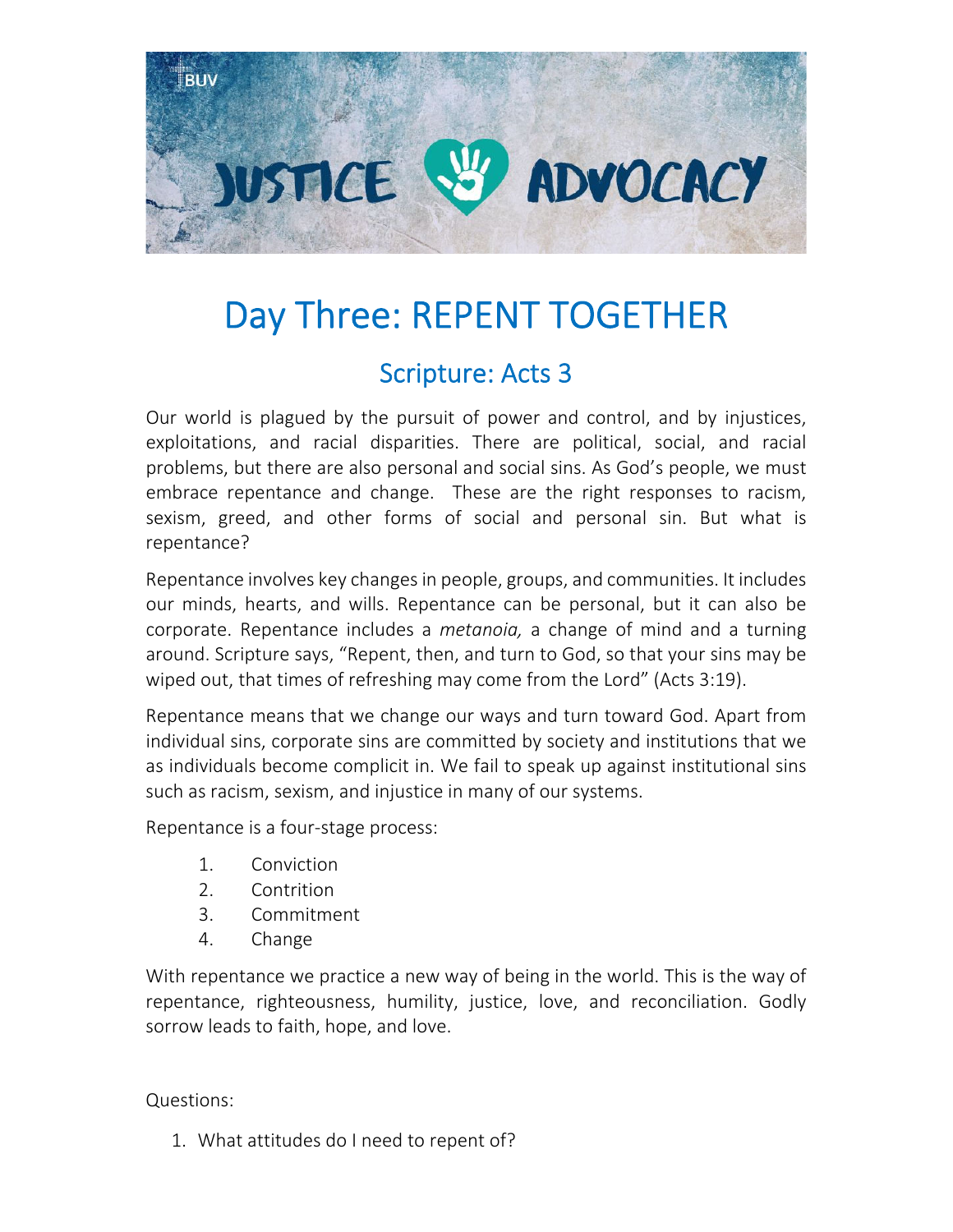

- 2. What systemic injustices does the church need to repent of?
- 3. What injustices that we ignore that we need to repent of?
- 4. Do we need to make a public season of lamenting over our complicity in racism, sexism, rampant impact of individualism, selfishness, entitlement, destruction of the environment, ungraciousness, etc?

- 1. Conviction Open your hearts to God and ask him to convict you of areas he wants repented of. Find ways to go into your neighbourhood and communities and to be with people marginalised because of their race, sexuality, politics, religion, disability, language, socioeconomic status, etc. Some will be in your church, and others will not. As you spend time with them, (individually and with your small group), what is the Holy Spirit convicting you to repent of? Write these things down.
- 2. **Contrition** This is Godly sorrow. Godly sorrow moves us to action. Write another group lament but this time choose one or more of the issues you wrote on your paper and apply the lament to thisissue. Pray together over this issue and what God might want you and your group to do about it.
- 3. Commitment Commitment is about determining together to change our minds, attitudes, purpose, desires, and ways. We need to make this commitment together and rely on the power of the Holy Spirit. Practice commitment together. What new attitudes will you adopt as a result of this conviction? Share with your group and ask for prayer. Pray together.
- 4. Change Reconciliation and forgiveness demand a new way of living in the world. Accountability within a group that is open, trusting, and empathetic will keep in check attitudes and actions that are distressing to God. If you do not have a small group that you feel you can share and be accountable to, start one yourself, or ask your pastoral leader.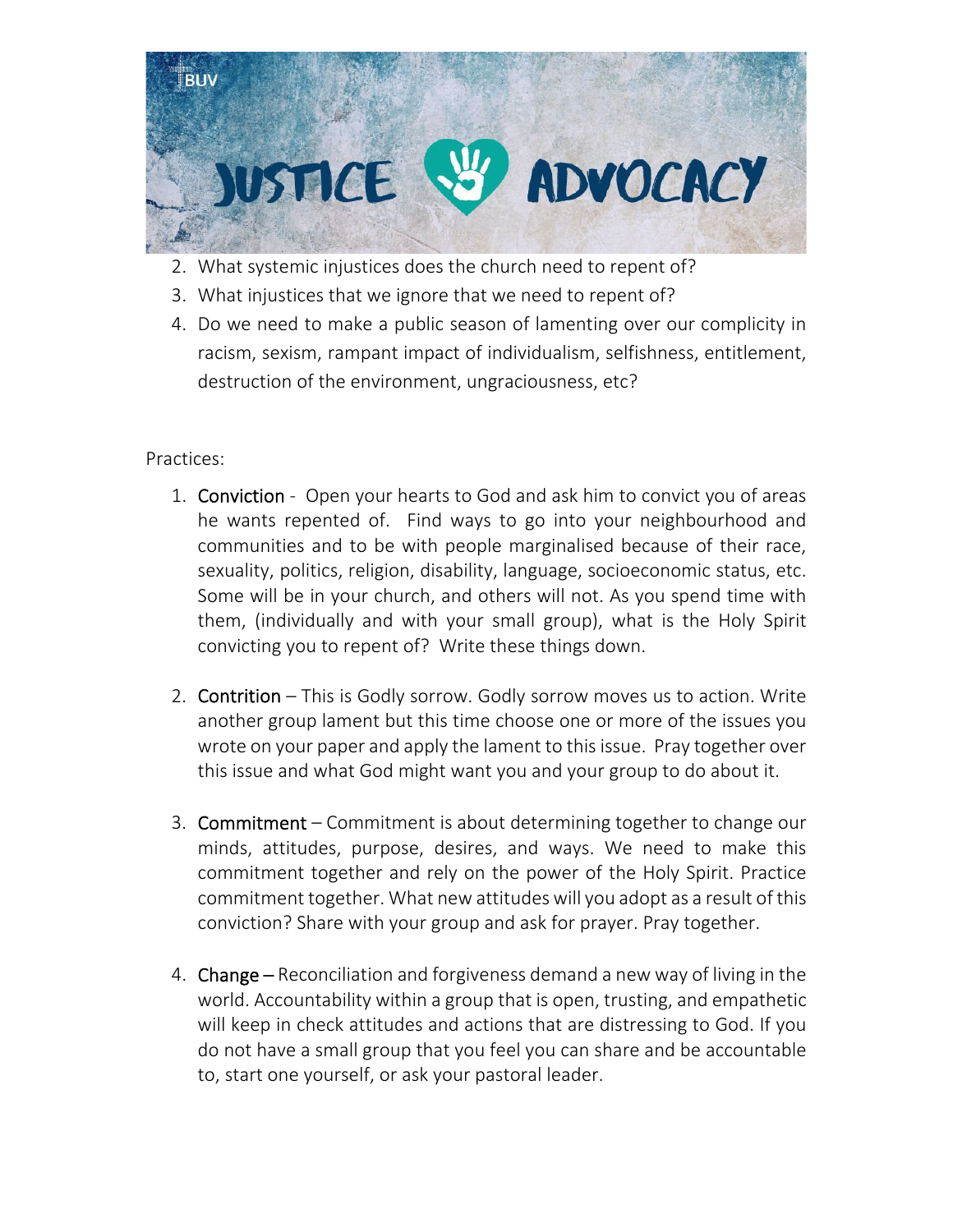

# Day Four: RELINQUISH POWER Scripture: Philippians 2 & Matthew 5–7

To relinquish something is to voluntarily choose to give it up. The church will never truly be the new humanity in Christ until it embraces relinquishment. The gospel of Jesus Christ calls us to relinquish our own righteousness, status, privilege, selfish ambitions, self‐interest, vain conceit, personal gain, and power. Jesus practiced relinquishment, and Paul followed his example. In Philippians 2:5‐ 11, Paul describes how Jesus emptied and humbled himself. Jesus chose the path of relinquishment, and we must embrace the same mindset. By doing this, we actually experience a deeper connection with Jesus, as the snares of the world do not interfere with our primary relationship.

For most of us however, our power (or powerlessness) is found in our wealth, education, age, intellect, cultural capital, social standing, gender, profession, religious status, political access, ethnicity, and race. Power can be destructive and divisive. But it can also be nurturing and healing when it is used for other's well‐ being and human flourishing. We relinquish power when we use all our energies to make sure the marginalised are heard, respected, honoured, and responded to. We relinquish power when we seek to give power away and move the margins to a welcoming centre – a multi‐voiced, multi‐peopled, multi‐cultural, new creation, new humanity. We relinquish power when we say no to opportunities so that other voices can be heard. We relinquish power when we say yes to justice and action so that other voices can be honoured.

God weeps with the evil that is in the world, and most of the evil is based on attaining and keeping power. The Sermon on the Mount – Jesus' magnificent treatise on a new way of living; one where we relinquish all sense of entitlement and power, is what God calls the church to demonstrate.

Questions:

1. Where do you have most/least power and how does this make you feel? Where there any areas of power that you had not considered before?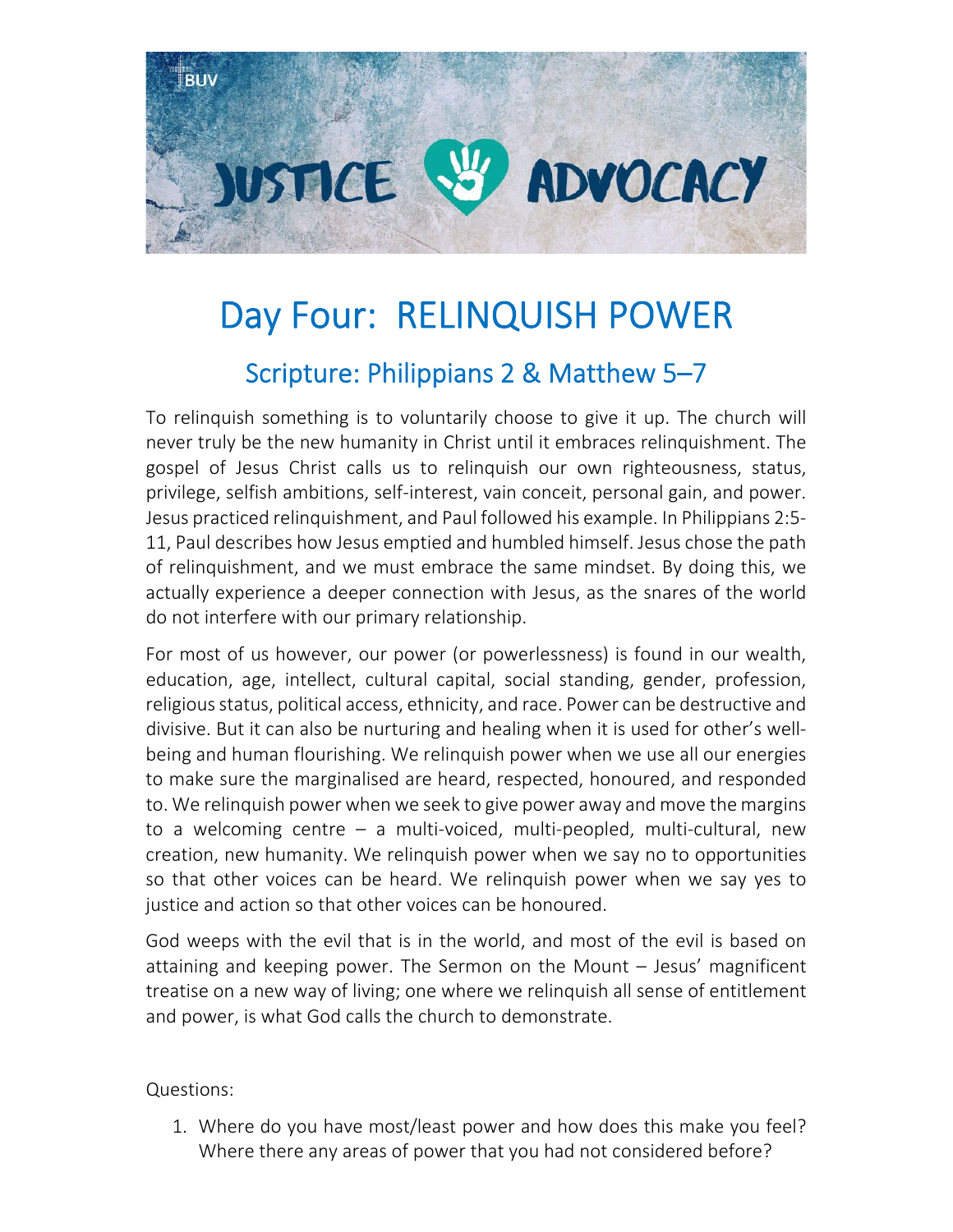

- 2. How are you using the power you have?
- 3. To empower others like Jesus did, or holding onto it for status and feeling good?

- 1. Pray together that God would help you see what power you have.
- 2. Pray that you'd learn to relinquish power (embracing the power of the cross and resurrection).
- 3. Pray that you'd use the power you have for the sake of others (and to confront injustice, advocate for the powerless/marginalized/silenced) and challenge the status quo.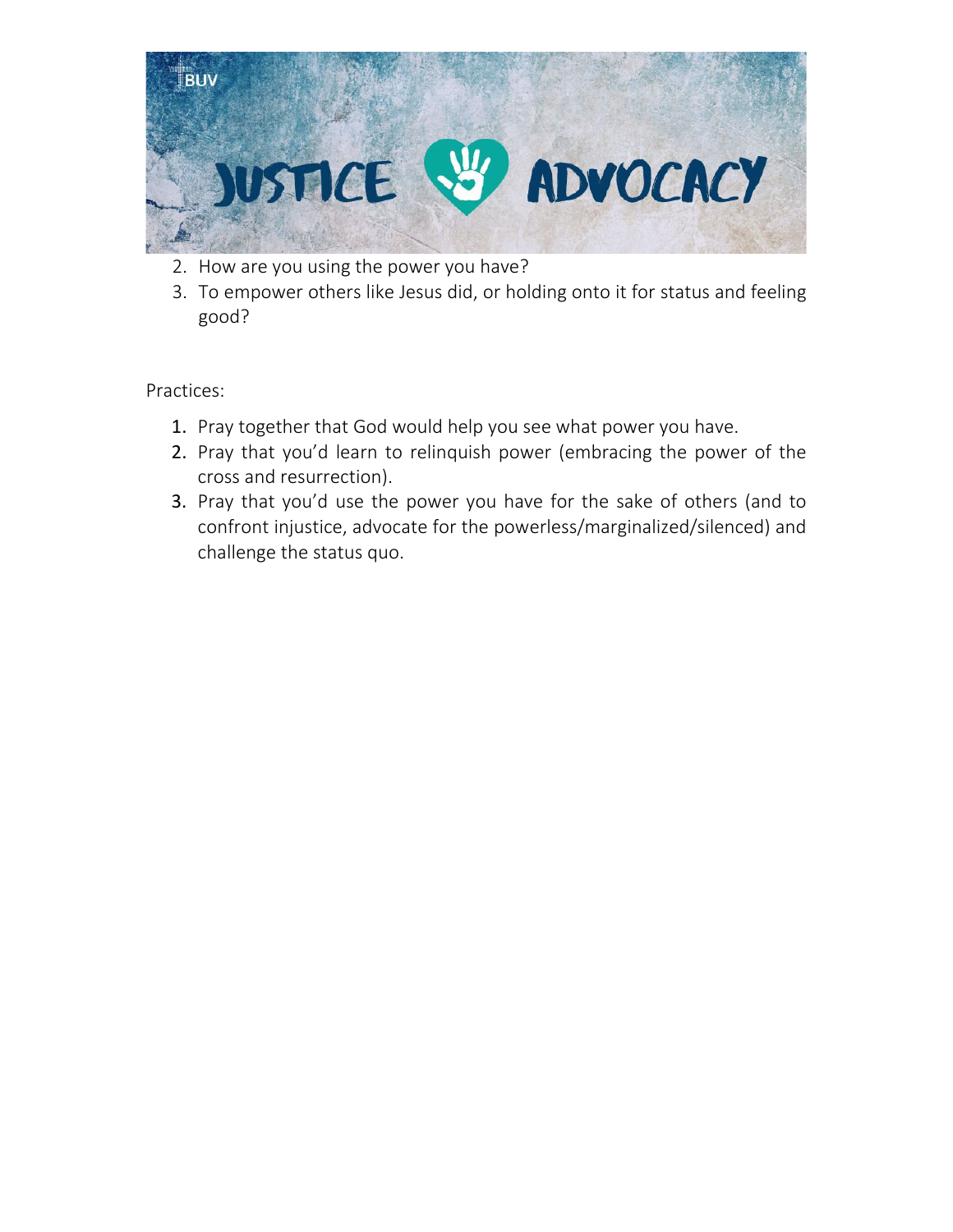

## Day Five: RESTORE JUSTICE

#### Scripture: Luke 4:14‐21

Justice is a central and complex biblical theme. The Bible presents God as a just God who calls for justice among his people, for creation, and in the world. We know what justice is when we know who God is. The just nature of God defines our understanding of Justice. Micah 6:8 says, "He has shown you, O mortal, what is good. And what does the LORD require of you? To act justly and to love mercy and to walk humbly with your God." God requires all of us to engage in the work of justice.

Standing in the tradition of the prophets, Jesus showed a justice that was at once righteous and loving, ferocious, and compassionate, uncompromising, and gracious, visionary, and personal, truth‐ telling and forgiving, resolute and hospitable. Jesus wants us, his followers, to continue to show what justice means, as well as do justice. Jesus embodied the justice of God in his love, hospitality, truth, and grace. Jesus had a just mission, revealing the justice of God. He welcomed the stranger, rejected social discrimination, confronted economic injustice, spoke out against institutional power, and repudiated war and violence.

In this beautiful scripture, Jesus shows us his open heart of hospitality in seeking to address the injustices in the world. We discover the spirit of justice is "hospitality of the heart".<sup>1</sup> When we open our hearts to hospitality, we feel compelled to seek justice. When we embrace creation, the poor, our enemies, strangers, foreigners, outcasts, and others (or even people who are different to us), we desire justice for them. We welcome without judging. We love our neighbours as ourselves. We reflect the justice, love, and hospitality of God. This hospitality leads us to desire and work for the flourishing, well‐being, and good of others. An example of the spirit of justice is Baptcare, our own Baptist agency, who works hard to seek justice and aid our asylum seekers and refugees.

Dempsey goes on to say that compassion is the heart of justice; love and relationship are the wellsprings of justice; and peace is the fruit of justice. She says that justice is both an invitation and a vocation. It is an invitation and a

<sup>1</sup> Carol J. Dempsey*, Justice: A Biblical Perspective* (St. Louis: Chalice, 2008).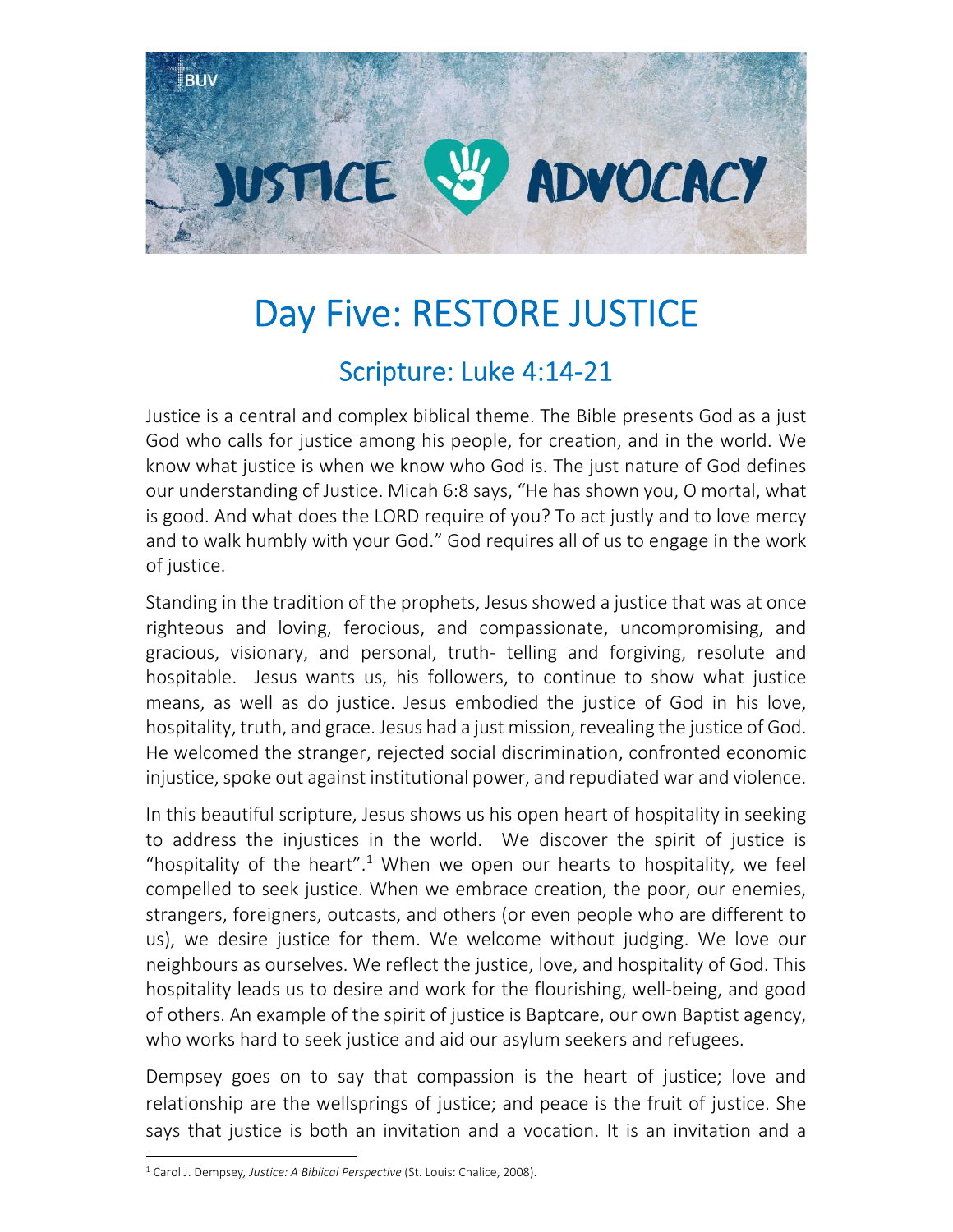

vocation or calling for God's people to reflect the love and hospitality of Jesus into a hurting and unjust world.

Questions:

- 1. In what ways do you, or your church respond to the invitation of God to extend compassion and justice to those who are voiceless?
- 2. How might you and your church support a Baptcare initiative?

- 1. Educate yourself and your group about the injustices within your neighbourhood, society, and the world.
- 2. Don't be afraid to discuss openly within your church the issues that are uncovered and how you can respond.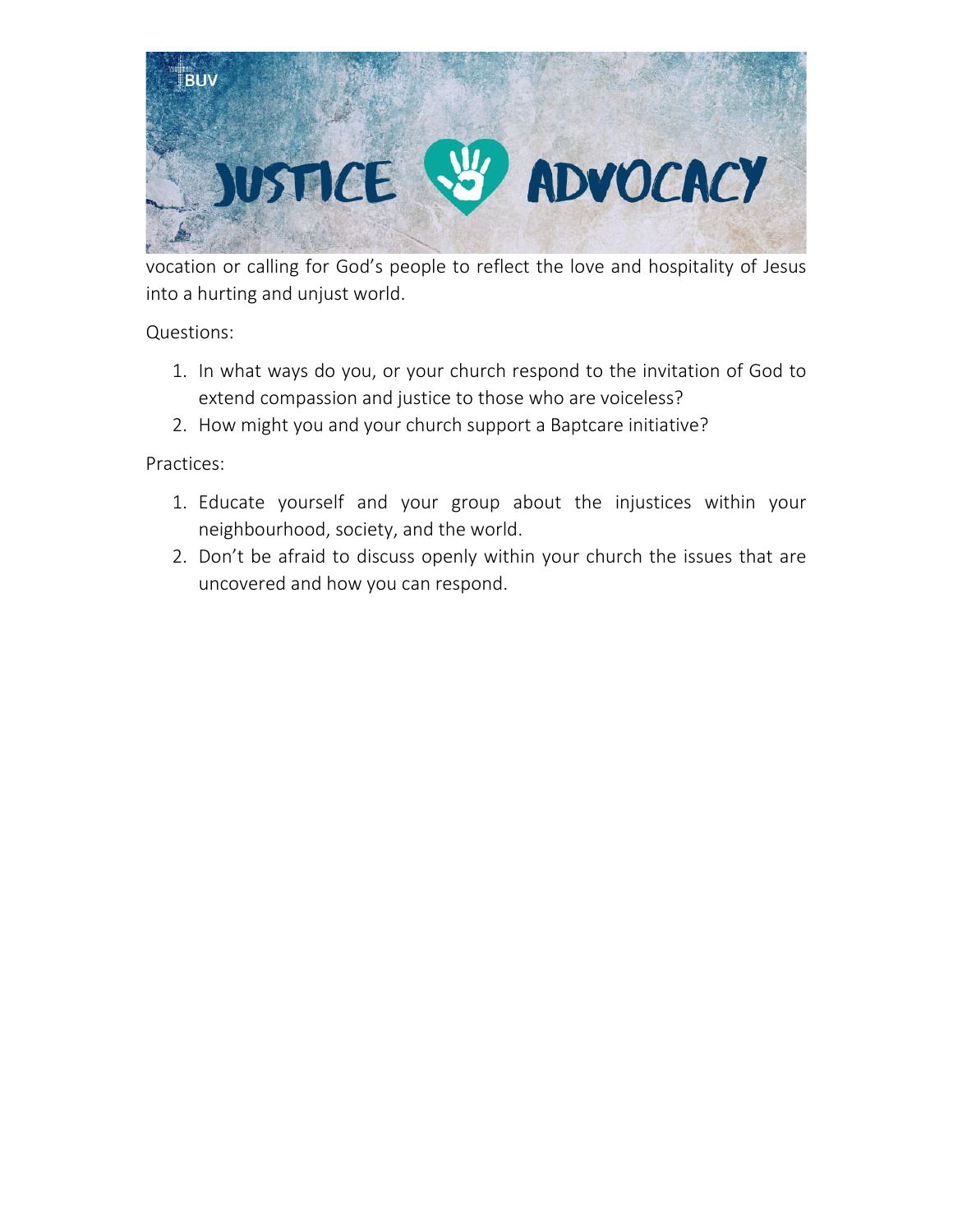

## Day Six: REACTIVATE HOSPITALITY

#### Scripture: Acts 11

Future churches are missional and led by people who are committed to diversity, multiethnicity and hospitality. We are a global church. We are enriched by indigenous, Western, diaspora, and Majority World voices and these all contribute to a deeper understanding of a God who loves us all. We also live in a world that is aching, lost, hurt and far from God. How should Christians respond to such need? In a word: hospitality.

We offer hospitality to all in the Spirit of Christ. Henri Nouwen writes, "Hospitality primarily means the creation of a free space where the stranger can enter and become a friend instead of an enemy. Hospitality is not to change people, but to offer them a space where change can take place." Hospitality is challenging. We need the Spirit's help to welcome and embrace the other. This requires many conversions, from:

- Individualism to community,
- Autonomy to interdependence,
- Competition to collaboration and much more.

Hospitality will disappoint us as people will wound us, betray us, and refuse to reciprocate in kind. But hospitality makes us fuller, richer, and more Christlike people. This is our time to reactivate hospitality so that it infuses every part of the church's witness and life together.

Questions:

- 1. How does the word "hospitality" challenge you?
- 2. How diverse is your church? How do you encourage a spirit of "welcome"
- 3. People have told us that their church is a welcoming church, but true hospitality is lacking; people don't have time for sharing meals together, sharing personal stories and being inclusive. In what ways can you/your church increase in your true hospitality?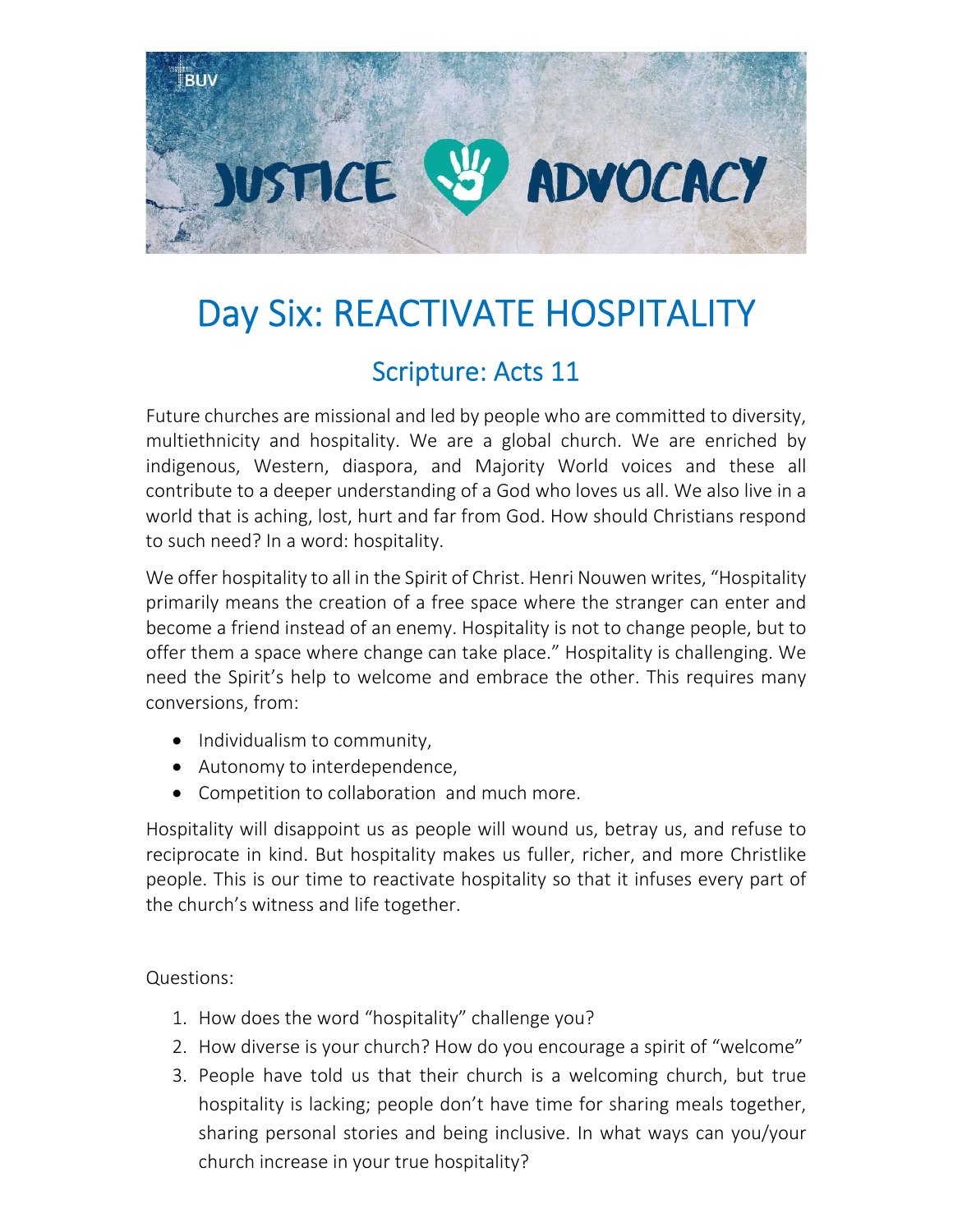

- 1. Consider undertaking a faith based CQ (Cultural Intelligence) assessment as a church.
- 2. Commence monthly shared meals around table and conversation.
- 3. Look for ways to personally open your home to neighbours.
- 4. In your church, identify the place God has you and become pro‐active in joining in with other agencies and not-for-profits who are engaged in hospitality.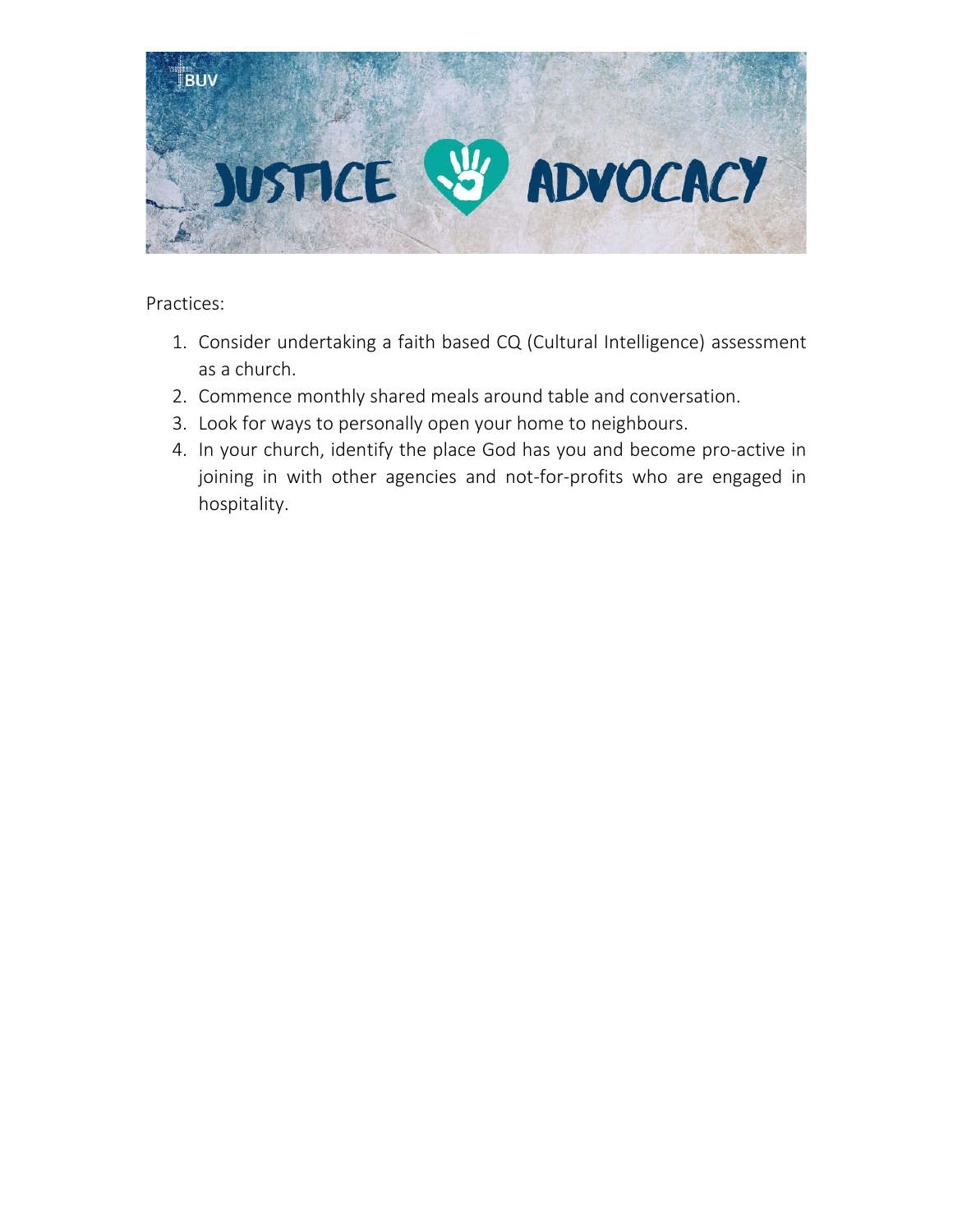

## Day Seven: RECONCILE RELATIONSHIPS

#### Scripture: 2 Corinthians 5

Reconciliation is an ongoing spiritual process involving forgiveness, repentance and justice that restores broken relationships and systems to reflect God's original intention for all creation to flourish.<sup>2</sup>

Reconciled partnerships are about genuinely seeing and hearing and engaging with the other. Such partnerships require us to work through power dynamics so that these become equal, mutual, and reciprocal. Marginalized people must not become recipients, they must be partners. We need to take active steps towards community building. We should pursue conflict resolution, intercultural communication and problem solving. We must relinquish destructive power dynamics. These are all aspects of reconciliation. True reconciliation draws all these areas around the reconciling nature, story, and mission of God.

In addition to the evidence of huge need in the world for reconciliation, we also see in 2 Corinthians 5, that Paul challenges us to embrace this ministry of reconciliation. What is the core motivation for reconciliation? "Christ's love compels us." This extravagant love which was revealed in the life, message, and death of Jesus, and which was poured out for all peoples, compels us to pursue a ministry of reconciliation. Our fellow believers are new creations, and our ministry is to take this reconciling message to the world.

Questions:

- 1. How can you as a church increase in your witness to model the reconciling of relationships?
- 2. Are there relationships you need to reconcile with, personally, in your family and friendship groups, or through the church?

<sup>2</sup> Brenda Salter McNeil, *Roadmap to Reconciliation: Moving Communities into Unity, Wholeness and Justice* (Downers Grove, IL: InterVarsity Press, 2015).